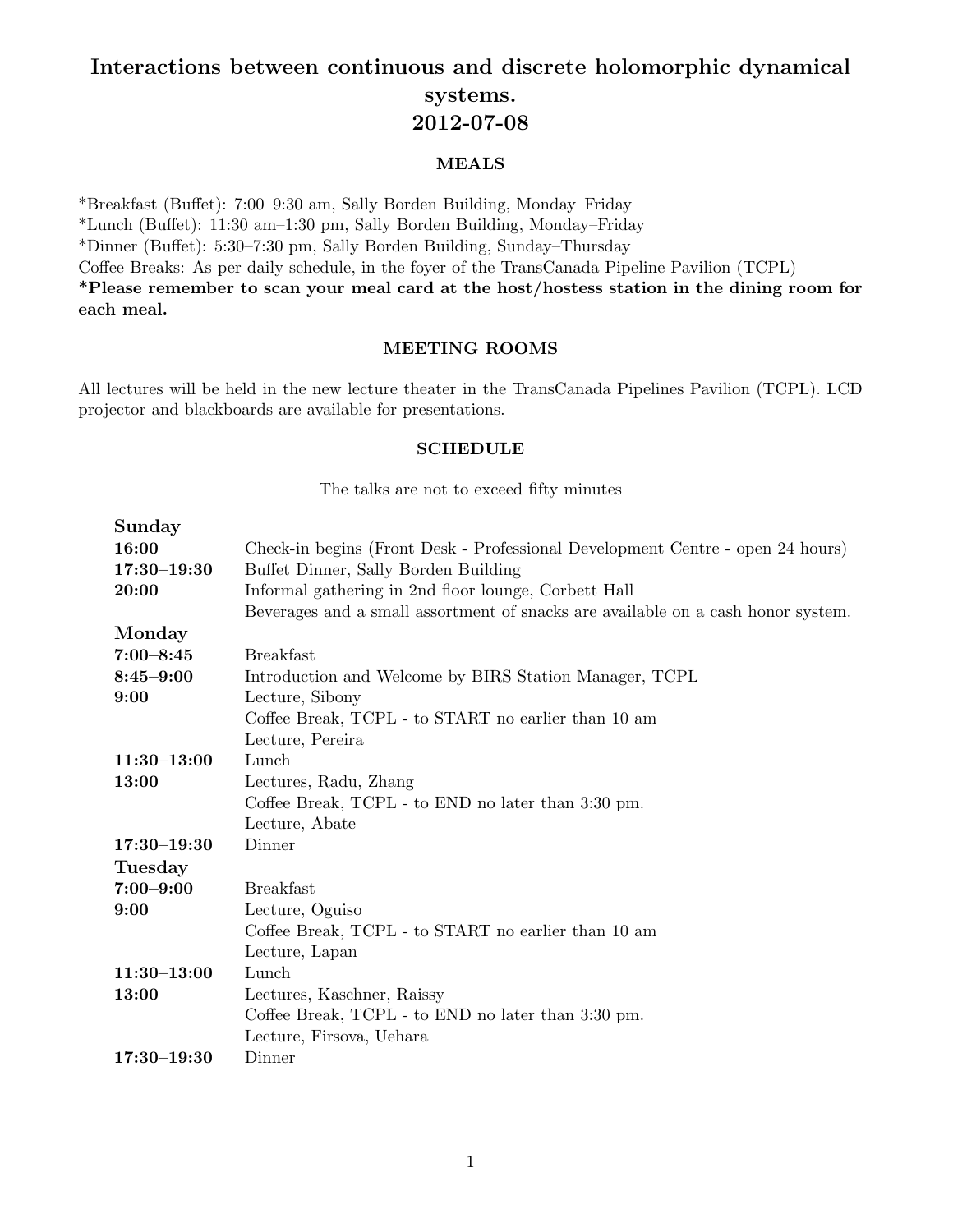| Wednesday       |                                                                                   |
|-----------------|-----------------------------------------------------------------------------------|
| $7:00 - 9:00$   | <b>Breakfast</b>                                                                  |
| 9:00            | Lecture, Ueda                                                                     |
|                 | Coffee Break, TCPL - to START no earlier than 10 am                               |
|                 | Lecture, Bedford                                                                  |
| $11:30 - 13:30$ | Group Photo; meet in foyer of TCPL (photograph will be taken outdoors so a jacket |
|                 | might be required)                                                                |
|                 | Lunch                                                                             |
|                 | Free Afternoon.                                                                   |
| $17:30 - 19:30$ | Dinner                                                                            |
| Thursday        |                                                                                   |
| $7:00 - 9:00$   | <b>Breakfast</b>                                                                  |
| 9:00            | Lecture, Dinh                                                                     |
|                 | Coffee Break, TCPL - to START no earlier than 10 am                               |
|                 | Lecture, Boyd                                                                     |
| $11:30 - 13:00$ | Lunch                                                                             |
| 13:00           | Lectures, Tanase, Roeder                                                          |
|                 | Coffee Break, TCPL - to END no later than 3:30 pm.                                |
|                 | Lecture, Bracci, Peters                                                           |
| $17:30 - 19:30$ | Dinner                                                                            |
| Friday          |                                                                                   |
| $7:00 - 9:00$   | <b>Breakfast</b>                                                                  |
| 9:00            | Lecture, Lin                                                                      |
|                 | Lecture and Coffee, Lyubich                                                       |
| $11:30 - 13:30$ | Lunch                                                                             |
| Checkout by     |                                                                                   |
| 12 noon.        |                                                                                   |

\*\* 5-day workshop participants are welcome to use BIRS facilities (BIRS Coffee Lounge, TCPL and Reading Room) until 3 pm on Friday, although participants are still required to checkout of the guest rooms by 12 noon. \*\*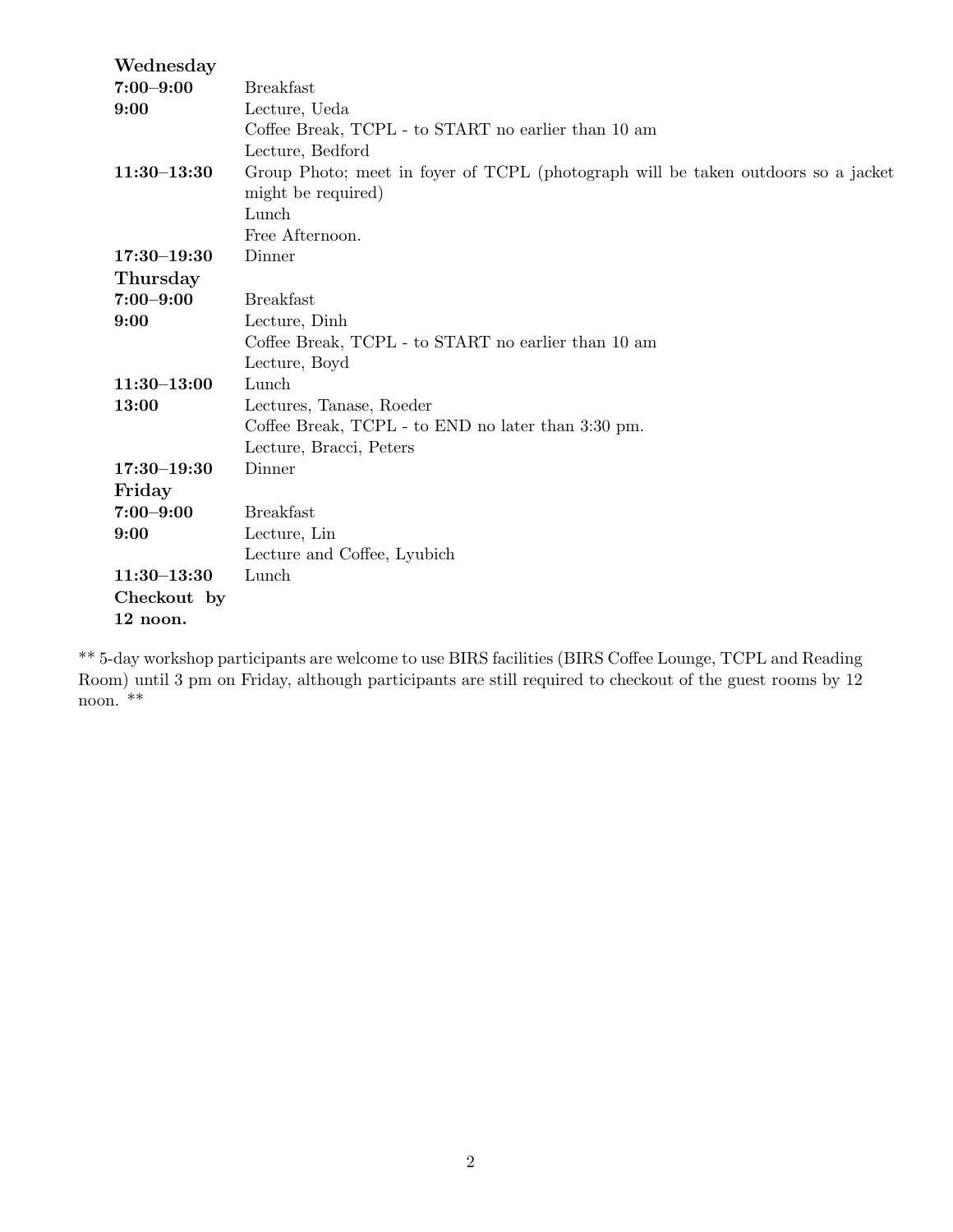# Interactions between continuous and discrete holomorphic dynamical systems 2012-07-08

# ABSTRACTS (in alphabetic order by speaker surname)

## Speaker: Abate, Marco (Universita di Pisa)

#### Title: *Denjoy-Wolff theorems in not necessarily smooth convex domains*

Abstract: In this talk we shall describe a new simple proof of a Wolff-Denjoy theorem in not necessarily smooth strongly convex domains, extending to the non-smooth case the description of the dynamics of holomorphic self-maps known for smooth strongly convex domains. We shall also present some extensions to (not necessarily smooth) weakly convex domains. (Joint work with J. Raissy)

## Speaker: Bedford, Eric (Indiana Univeristy)

#### Title: *Semi-parabolic implosion in complex dimension 2, Part 2*

Abstract: Let  $F_0$  be a holomorphic automorphism of a complex manifold  $M$  of dimension 2. We suppose that  $F_0$  has a fixed point *O* and that the differential of *F* has eigenvalues 1 and *b* with  $0 < |b| < 1$ . Further we suppose that  $F_0$  is a member of a family of automorphisms  $\{F_{\epsilon}\}\$ . We will investigate the phenomena of implosion, i.e., the discontinuity of the (filled- )Julia sets for this family. In dimension 1, the prototypical example of this is the so-called implosion behavior of the Julia sets  $J(p_\epsilon)$  for the family  $p_\epsilon(z) = z + z^2 + \epsilon^2$ , for  $\epsilon > 0$ .

(Part 1) First we recall the properties of automorphisms *F*<sup>0</sup> with semi-parabolic fixed points. We define semi-attracting basin  $\mathcal{B}$ , asymptotic curve  $\Sigma$ , in-coming and out-going Fatou coordinates, and transition maps  $T_\alpha$ . For the family of purturbed maps, we construct transit maps and almost Fatou coordinates. Then we prove their convergence to transition map.

(Part 2)We work with the Henon family as a concrete example. We recall the definitions and properties of the analogues of (filled-)Julia sets:  $K^{\pm}$ ,  $J^{\pm}$ . We discuss the transition maps  $T_{\alpha}$  as dynamical systems, and we define the associated Julia-Lavaurs sets  $J(T_\alpha)$  and  $K(T_\alpha)$ . Our results on implosion relate the semi-continuity (both upper and lower) of the Julia sets of  $F_{\epsilon}$  to the sets  $J(T_{\alpha})$  and  $K(T_{\alpha})$ .

## Speaker: Boyd, Suzanne (University of Wisconsin, Milwaukee)

Title: *Julia sets of singularly perturbed rational maps of* C *and polynomial skew products of* C<sup>2</sup> *which contain Julia sets of quadratic polynomials.*

Abstract: In this talk, we will examine the dynamics of certain types of maps from each of the following two families, including computing some Iterated Monodromy Group representations. Family (1) consists of 'Singularly perturbed rational maps', which are rational maps of the 'Riemann sphere of the form  $R(z) = z^n + c + a/(z^n)$ . Family (2) is 'Polynomial skew products of  $\mathbb{C}^2$ ', which are endomorphisms of the form  $F(z, w) = (p(z), q(z, w))$ , where *p* and *q* are both monic of degree  $d > 2$ .

For one class of polynomial skew product of  $\mathbb{C}^2$ , we will exhibit a one-dimensional combinatorial model of the dynamics on the Julia set (closure of the set of repelling periodic points), which looks suspiciously similar to combinatorial models of singularly perturbed rational maps.

We will see how certain classes of maps from each family have dynamics which incorporates the dynamics of two hyperbolic quadratic polynomials, and in the case of the rational maps of family (1), display the intriguing effects of this in parameter space.

# Speaker: Bracci, Filippo (Universita di Roma)

Title: *Parabolic basins of attractions of resonant germs*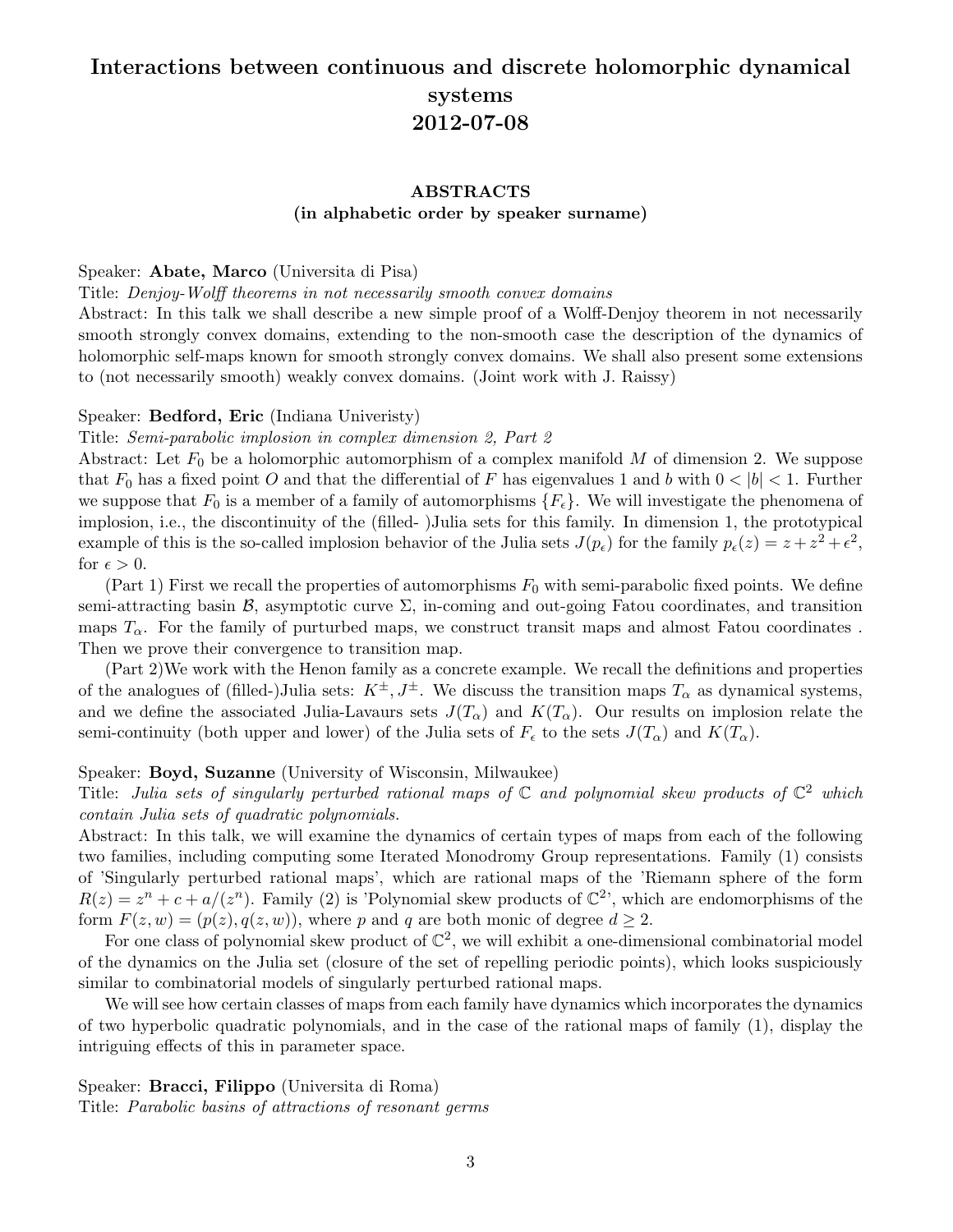Abstract: Resonances among eigenvalues of the linear part of a germ of a biholomorphism causes many interesting phenomena on the dynamics of the sequence of iterates of the map. In particular, resonances define a (formal) invariant foliation for the map, and the action on the space of leaves of such a foliation gives information on the dynamics of the map itself. In particular, if the resonances are infinite but finitely generated over the rationals, the speaker together with D. Zaitsev and J. Raissy constructed some invariants of the map which detect (sharply) the existence of basins of attraction of parabolic type. Similar phenomena seem to be true case of one eigenvalue equal to 1 and the others resonants as before. The aim of this talk is to discuss of these phenomena and some related open questions.

# Speaker: Dinh, Tien-Cuong (Institut de Mathematique de Jussieu)

## Title: *Density of currents and applications*

Abstract: We discuss a notion of density associated to positive closed currents on a compact Kaehler manifold. It generalizes both the intersection of currents and the notion of Lelong number. Applications in dynamics will be given. The talk is based on my work in collaboration with Nessim Sibony.

Speaker: Firsova, Tanya (Stony Brook University) Title: *The Henon critical locus* Abstract:

## Speaker: Kaschner, Scott (Indiana Univeristy)

Title: *Non-analyticity of a stable manifold for the diamond hierarchical lattice (DHL) renormalization transformation.*

Abstract: In a recent preprint, Bleher, Lyubich, and Roeder give a rigorous description of the limiting distribution for the Lee-Yang zeros of the Ising model on the diamond hierarchical lattice. This distribution can be described in terms of the dynamics of an explicit rational map R in two variables, the renormalization transformation. Among other things, it was shown that the stable manifold of an invariant circle B, has  $\mathcal{C}^{\infty}$  regularity. I will prove that the stable manifold of B is not real-analytic in a neighborhood of any point, using techniques from complex geometry and complex dynamics. I will then relate this to the Lee-Yang and Lee-Yang-Fisher zeros. I will conclude by giving examples of situations with similar assumptions in which the stable manifold is real-analytic.

# Speaker: Lapan, Sara (University of Michigan)

## Title: *Attracting domains of certain maps tangent to the identity*

Abstract: This talk will focus on recent results in discrete holomorphic local dynamics in two complex variables. In particular, a holomorphic fixed-point germ of the form  $f = Id + (higher order terms)$  whose only characteristic direction is non-degenerate, has a domain of attraction on which the map is conjugate to a translation:  $(t, w) \mapsto (t + 1, w)$ . In the case where f is a global automorphism, the corresponding domain of attraction is a Fatou-Bieberbach domain.

## Speaker: Lyubich, Mikhail (Stony Brook University)

Title: *On the parameter space for the Henon family* Abstract:

# Speaker: Oguiso, Keiji (Osaka Univeristy)

# Title: *Automorphism groups of Calabi-Yau manifolds of Picard number two*

Abstract: We prove that the automorphism group of an odd dimensional Calabi-Yau manifold of Picard number two is always a finite group. This makes a sharp contrast to the automorphism groups of *K*3 surfaces and hyperkähler manifolds and birational automorphism groups, as we shall see. We also clarify the relation between finiteness of the automorphism group (resp. birational automorphism group) and the rationality of the nef cone (resp. movable cone) for a hyperkähler manifold of Picard number two. We will also discuss a similar conjectual relation together with exsistence of rational curve, expected by the cone conjecture, for a Calabi-Yau threefold of Picard number two.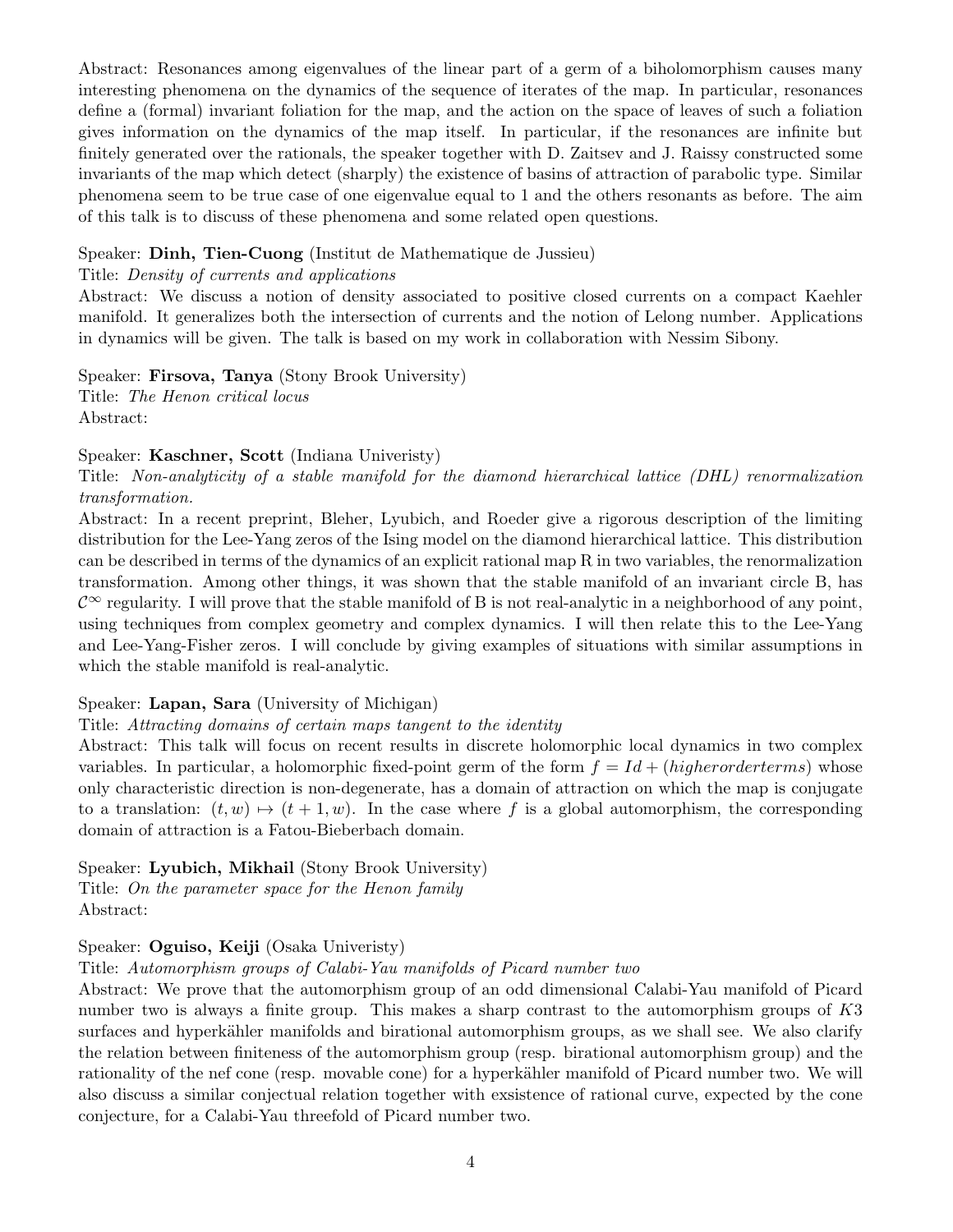# Speaker: Pereira, Jorge Vitorio (IMPA (Brazil))

#### Title: *Rational maps preserving webs*

Abstract: I will present a classification of rational maps of projective surfaces which preserve webs (i.e. multi-foliations).

## Speaker: Radu, Remus (Cornell Univeristy)

Title: *Topological models for semi-parabolic Henon maps*

Abstract: We will look at the parameter space  $P_{\lambda}$  of complex Henon maps which have a fixed point with one eigenvalue a root of unity,  $\lambda$ . We would like to understand semi-parabolic Henon maps that are small perturbations (inside the parabola  $P_{\lambda}$ ) of a quadratic polynomial  $p(x)$  that has a parabolic fixed point of multiplier  $\lambda$ . We get an open disk of parameters for which *J* is connected and  $J^+$  can be understood as an inductive limit of  $J_p \times D$  under an appropriate solenoidal map. This is joint work with John Hubbard and Raluca Tanase.

## Speaker: Raissy, Jasmine (Univeristy of Milano Bicocca)

## Title: *Backward iteration in strongly convex domains*

Abstract: We study backward orbits for holomorphic self-maps of bounded strongly convex  $\mathcal{C}^2$  domains in C*n*. We prove that a backward orbit with bounded Kobayashi step for a hyperbolic, parabolic or strongly elliptic holomorphic self-map of a bounded strongly convex  $\mathcal{C}2$  domain in  $\mathbb{C}^n$  necessarily converges to a repelling or parabolic boundary fixed point, generalizing previous results obtained by Bracci and Poggi-Corradini in the unit disk and by Ostapyuk in the unit ball of C*n*. We also prove the existence of backward orbits with bounded Kobayashi step, showing that given an isolated repelling boundary point for a strongly elliptic, hyperbolic or parabolic, self-map then there always exists a backward orbit with bounded Kobayashi step converging to it. (Joint work with M. Abate).

## Speaker: Roeder, Roland (IUPUI)

# Title: *Postcritically finite rational mappings of*  $\overline{M_{0.5}}$  *arising from Thurston's Theorem*

Abstract: We study a family of maps  $F_d: X \dashrightarrow X$  which arise as *moduli space maps* in the context of Thurston's topological characterization of rational maps. The space X is isomorphic to  $\overline{\mathcal{M}}_{0.5}$ , which in turn is isomorphic to  $\mathbb{P}2$  blown up at four generic points. The maps  $F_d$  are rational and postcritically finite; each one has a nonempty indeterminacy set. Each map  $F_d$  is constructed from a simple combinatorial procedure coming from Thurston's theorem. Using this, we can readily analyze the dynamical behavior; in particular, algebraic stability, dynamical degrees, and maximal invariant cohomology class, etc.

This is joint work with Sarah Koch

## Speaker: Tanase, Raluca (Cornell Univeristy)

## Title: *Describing the boundary of the escaping set for complex Henon maps*

Abstract: Consider the set  $U^+$  of points that escape in forward time under the complex Henon map  $H(x, y) = (p(x) - ay, x)$ , where *p* is a quadratic polynomial. This set can be presented as a quotient of  $(C-\overline{D})\times C$  by a discrete group *G* of automorphisms isomorphic to  $Z(1/2)/Z$ . We will show how to extend the group action to  $S^1 \times C$  in certain cases, in order to represent the boundary  $J^+$  of  $U^+$  as a quotient of  $S^1 \times C/G$ . We will analyze this extension for Henon maps that are small perturbations of hyperbolic polynomials with connected Julia sets.

#### Speaker: Sibony, Nessim (Universite Paris-Sud-Bat 425)

#### Title: *Holomorphic Dynamics and Nevanlinna' s Theory*

Abstract: I will discuss some analogies between results in holomorphic dynamics i.e foliations by Riemann Surfaces and discrete holomorphic dynamics and the second main theorem in Nevanlinna's theory. Equidistribution results for holomorphic endomorphisms in  $\mathbb{P}^k$  appear as refined version of the second main theorem in Nevanlinna's theory. Ergodicity results for foliations by Riemann Surfaces appear as precise version of value distribution theory for maps from the unit disc into a compact manifold. This is joint work with T.C Dinh.